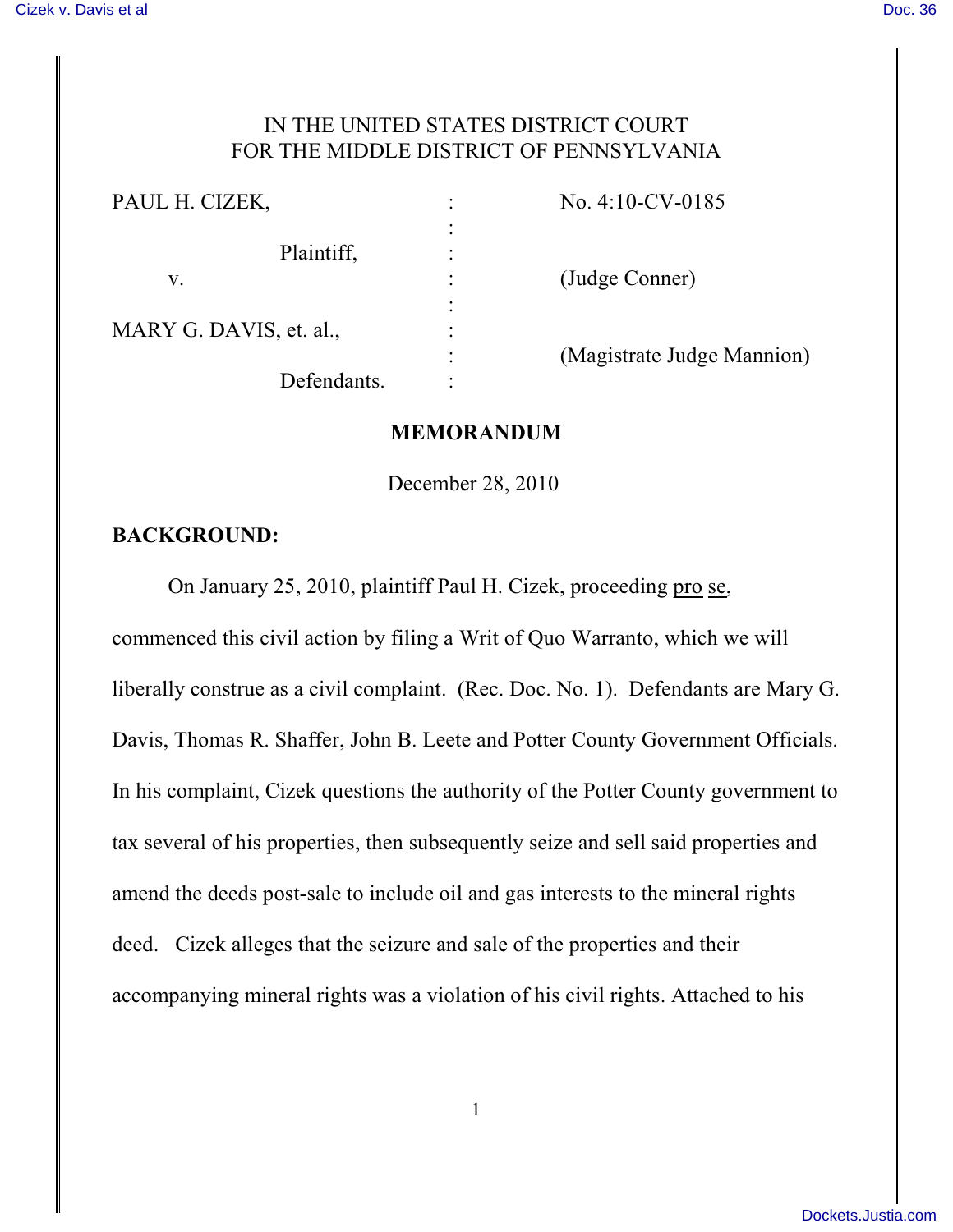complaint are several exhibits related to the seizure and sale of his properties and mineral rights.

On April 14, 2010, defendants Davis and Shaffer filed a motion to dismiss. (Rec. Doc. No. 12). A supporting brief was filed April 28, 2010. (Rec. Doc. No. 14). On May 4, 2010, Cizek filed "Judicial Notice # 1," which we will construe as an opposing brief. (Rec. Doc. No. 15). No reply brief was filed.

On May 4, 2010, Cizek filed a Motion to Reconsider the court's order dated April 9, 2010 on the subject of recusal. (Rec. Doc. No. 16). Because the reasons for his motion are fully set forth in the motion, we will waive the requirements for a supporting brief and address the motion on its merits.

On June 1, 2010, defendant Leete filed a motion to dismiss. (Rec. Doc. No. 23). Prior to Leete's filing of a supporting brief, Cizek filed his opposing brief on June 8, 2010. (Rec. Doc. No. 24). Leete subsequently filed his supporting brief on June 11, 2010. (Rec. Doc. No. 25). Cizek then filed a responsive brief on June 23 ,2010. (Rec. Doc. No. 26).

On July 28, 2010, the Potter County Government Officials filed a motion to dismiss along with a supporting brief. (Rec. Doc. Nos. 29 and 30). Cizek filed his opposing brief on August 4, 2010. (Rec. Doc. No. 31). A reply brief was filed by the Potter County Government officials along with Davis and Shaffer (who by this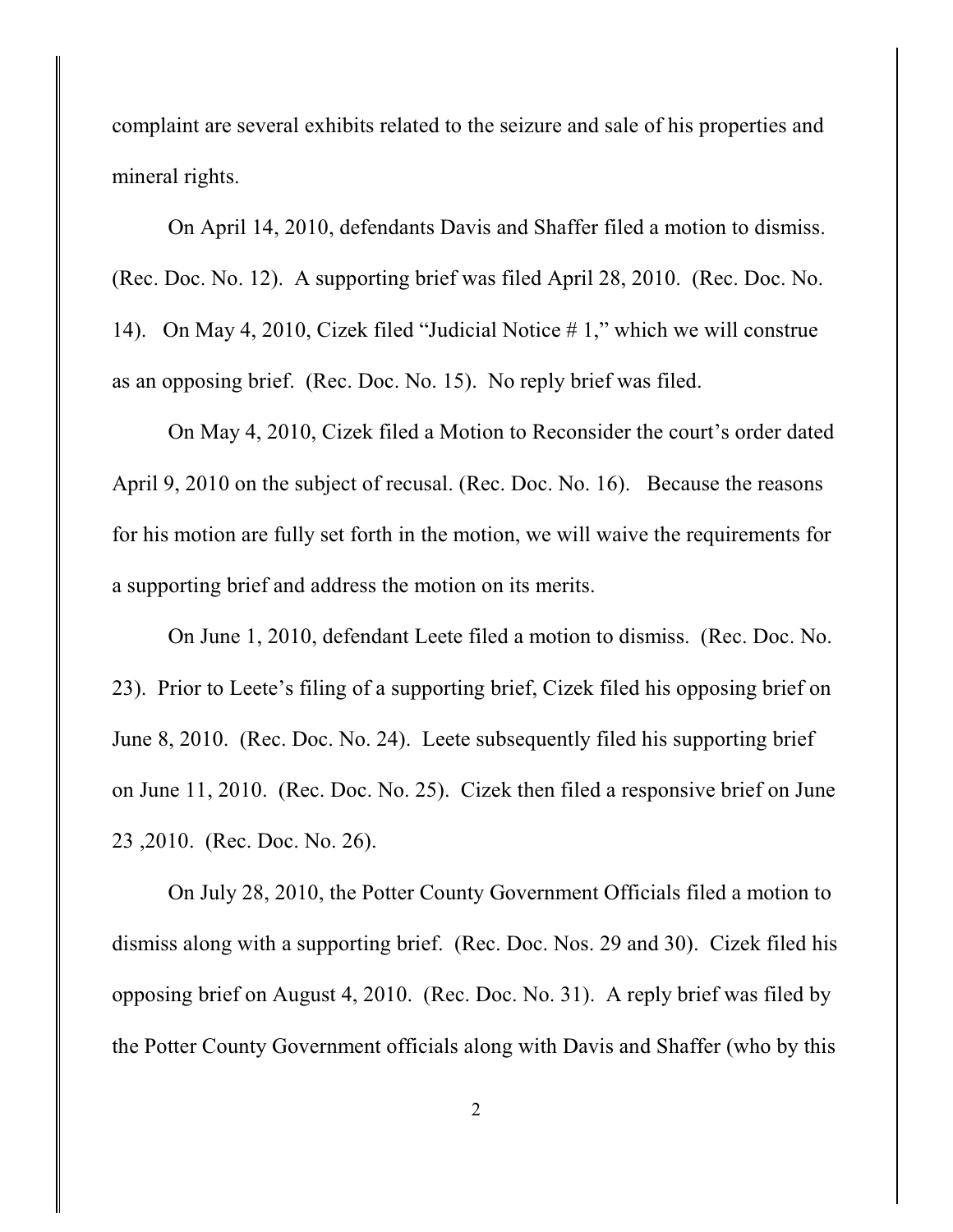point in time are being represented by the same attorney as the Potter County Government Officials). Cizek filed a sur-reply brief on August 16, 2010. (Rec. Doc. No. 33).

On November 29, 2010, Magistrate Judge Mannion issued an eleven-page report and recommendation recommending that the three motions to dismiss be granted and the case dismissed. (Rec. Doc. No. 34). On December 8, 2010, Cizek filed his objections. (Rec. Doc. No. 35). Thus the matter is ripe for disposition.

Now, therefore, we will adopt the report and recommendation of the magistrate judge, and grant the defendants motions to dismiss. We will also deny Cizek's motion for reconsideration as moot.

#### **DISCUSSION**:

# 1. Motion for Reconsideration

Cizek filed his motion for reconsideration asking the court to reconsider Judge McClure's denial of Cizek's request for McClure's recusal. Due to the unfortunate and untimely death of Judge McClure, the case has been reassigned to the undersigned. Hence, the motion is moot.

### 2. Report & Recommendation

A district court reviews de novo those portions of a magistrate judge's report and recommendation to which a party objects. M.D. Pa. Local R. 72.3. The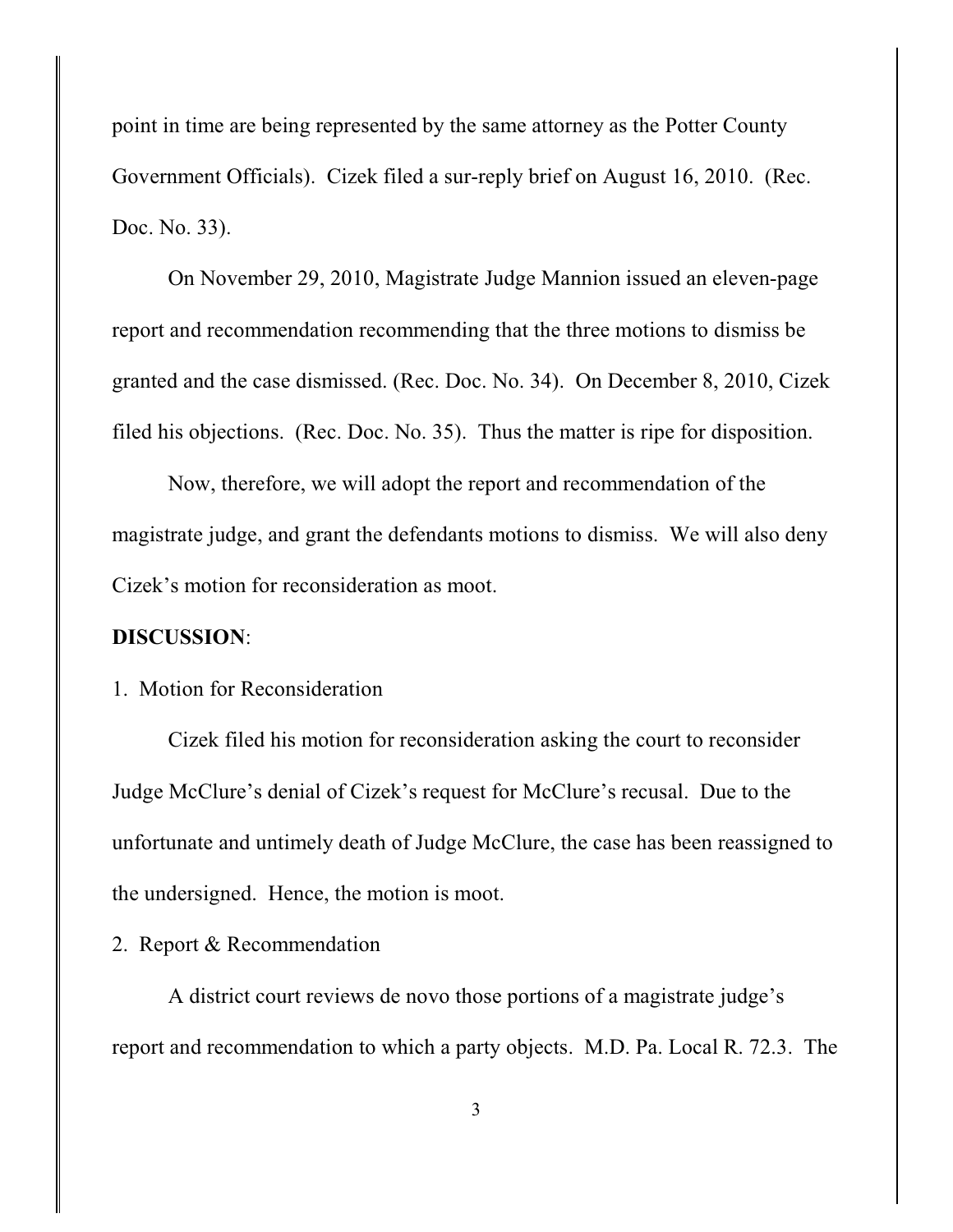court may "accept, reject, or modify, in whole or in part, the findings or recommendations made by the magistrate judge." Id.

The magistrate judge addressed three, alternative grounds on which he based his recommendation that the motions to dismiss be granted and the case be dismissed in full. First, the magistrate judge found that pursuing the action as a Writ of Quo Warranto was improper, as the writ's purpose is to determine one's right to hold an office or position and it may not be brought by a private individual. The magistrate judge next found, in the alternative, that the plaintiff's claims are precluded by the Tax Injunction Act, 28 U.S.C. § 1341, which bars district courts from interfering in state tax law issues when there is an available remedy in the state.

The magistrate judge then detailed the remedies available to Cizek through state law. Finally, the magistrate judge found that insofar as Cizek is alleging a civil rights violation, the statue of limitations has long since passed.

Although Cizek filed "Judicial Notice #8" that we are liberally construing as objections to the report and recommendation, his arguments do not address the magistrate judge's findings that this court does not have subject matter jurisdiction over the matter, that the statute of limitations has long since passed or that the Writ of Quo Warranto cannot be brought by Cizek on this issue.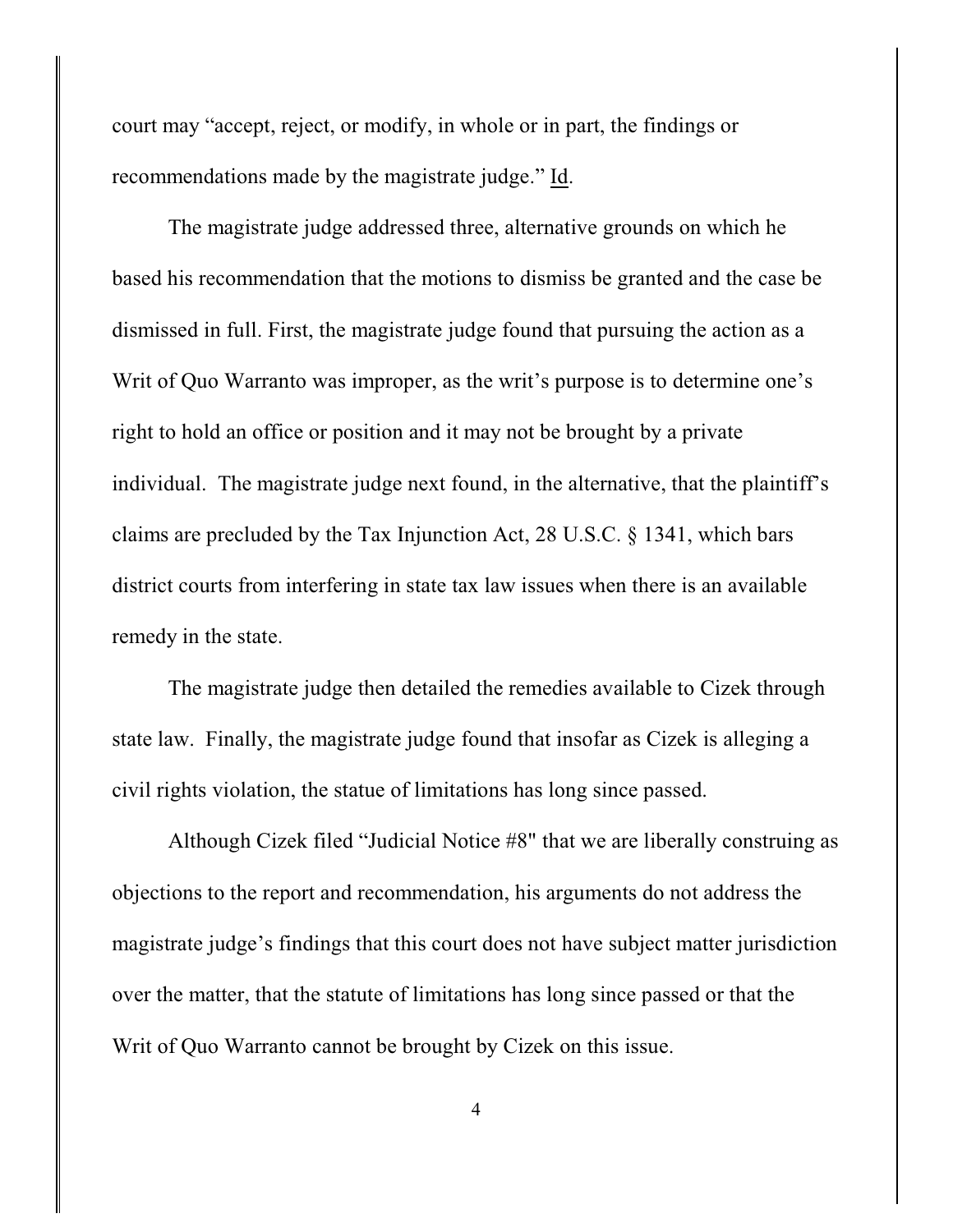Thus, the court will adopt the report and recommendation of the magistrate judge in full and grant the motions to dismiss.

# **CONCLUSION:**

The court will adopt the report and recommendation of the magistrate judge and the motions to dismiss. The court will also deny plaintiff's motion for reconsideration.

> s/ Christopher C. Conner Christopher C. Conner United States District Judge